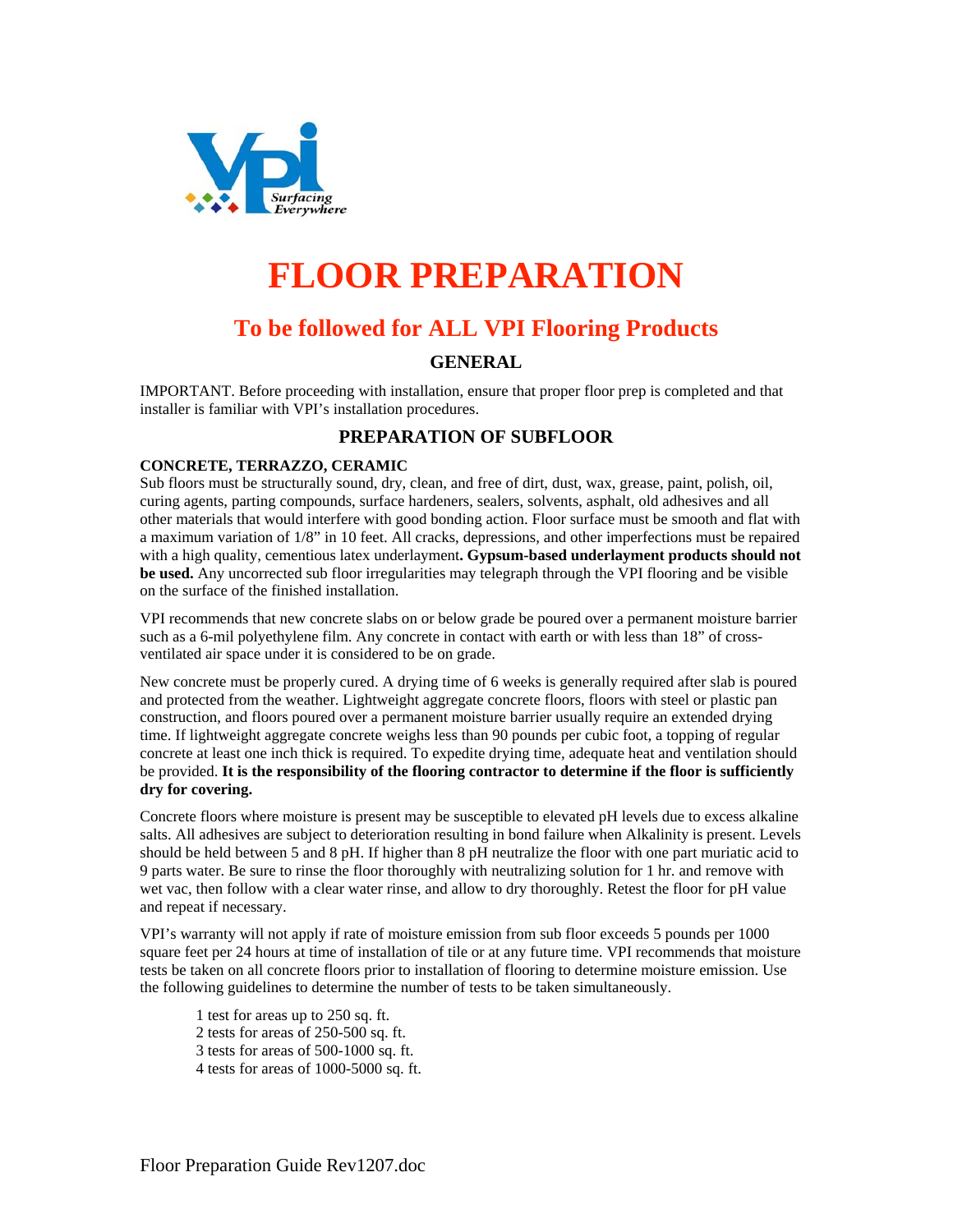Terrazzo floors may have a sealer or film on the surface. This must be removed before proceeding with the installation of tile. Ceramic tile must be solidly adhered. Any loose tile must be removed. Thoroughly clean existing ceramic tile using a 15% muriatic acid/water solution. If grout lines are filled with foreign matter, a stronger solution should be used.

Wet the entire floor with the mixture and scrub thoroughly. Allow solution to remain on the floor for ten minutes and then remove. Neutralize the floor by rinsing with clear water to which a few ounces of household ammonia have been added. After floor has dried, apply a thin rich coat of rubber latex underlayment to achieve a smooth surface.

#### **Suspended**

Installation of tile on suspended floors should be made using the specified VPI adhesive and trowel **On or Below Grade** 

VPI recommends that new concrete slabs on or below grade be poured over a permanent moisture barrier such as six-mil polyethylene film. Any concrete in contact with earth or with less than 18" of crossventilated air space under it is considered to be on grade. For specified VPI adhesive and trowel, see adhesive quick chart

#### **Radiant-Heated Floors**

Rubber may be installed on radiant-heated floors, provided surface temperature does not exceed 90° F. Use specified VPI adhesive and trowel.

#### **WOOD FLOORS Suspended Only VPI does not recommend any rubber flooring be installed over any wood products other than Plywood with a min. thickness of 1/4" and must be construction grade.**

#### **RESILIENT FLOORING**

#### **Existing Concrete**

Remove old floor covering and sand off all old adhesive. If specific job conditions necessitate installation of tile over resilient floor covering, use the following procedures:

- 1. Floor covering must be sound and adhered tightly to the floor. Remove any loose or broken areas and replace them either with sound material or with a good grade of cementious latex underlayment, which should also be used to level any floor irregularities and to fill in any open seams.
- 2. Thoroughly sand surface with very rough sandpaper, using an edge sander next to walls and in spots in the field that the regular sander may have skipped. Completely remove all old sealers and wax to ensure a proper bond.
- 3. Thoroughly sweep, vacuum, or damp mop floor to remove all dust and grit. Any texture or embossing in the original installation may telegraph through the VPI Tile and be visible on the surface of the new installation.
- 4. Use specified VPI adhesive and trowel.

#### **On or Below Grade**

#### **Do not install tile over any resilient floor covering on or below grade. Remove old floor covering and sand off all adhesive.**

#### **METAL DECKS**

Metal decking must be smooth, dry, clean, and free from dust, paint, asphalt, old adhesives, grease, oil, rust, and other extraneous material. Abrade the metal surface by sanding to create a scarified surface finish to improve bond strength. If needed level all surface irregularities with a good grade of cementious latex underlayment. Lightly sand the surface for better adhesion. Use specified VPI adhesive and trowel.

#### **OTHER TYPES OF INSTALLATIONS**

For recommended procedures on other types of installations not covered in these instructions, contact the Manager, Customer Service, Floor Products Division, VPI, Sheboygan, Wisconsin. **CONVENTIONAL INSTALLATION**